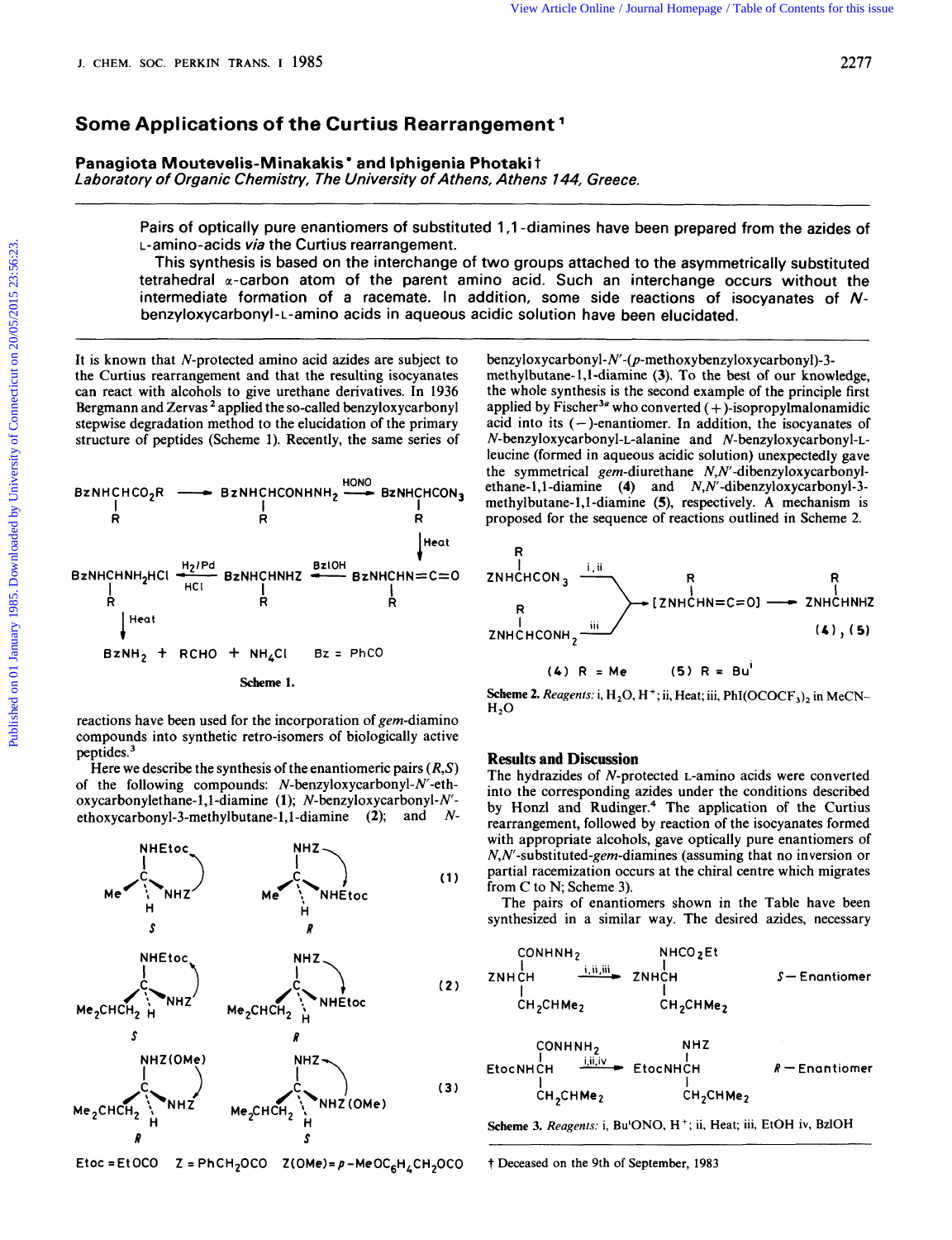| 2278                                                                                                                                                                                                                                                                                                                                                                                                                                                                                                                                                                                                                                                                   |                                              |                                                                             |                                                                    |                      |                                                                                                                                                                                                                                                                                                                                                                                                                                                                    |                                                              |
|------------------------------------------------------------------------------------------------------------------------------------------------------------------------------------------------------------------------------------------------------------------------------------------------------------------------------------------------------------------------------------------------------------------------------------------------------------------------------------------------------------------------------------------------------------------------------------------------------------------------------------------------------------------------|----------------------------------------------|-----------------------------------------------------------------------------|--------------------------------------------------------------------|----------------------|--------------------------------------------------------------------------------------------------------------------------------------------------------------------------------------------------------------------------------------------------------------------------------------------------------------------------------------------------------------------------------------------------------------------------------------------------------------------|--------------------------------------------------------------|
| Table.                                                                                                                                                                                                                                                                                                                                                                                                                                                                                                                                                                                                                                                                 |                                              |                                                                             |                                                                    | $[\alpha]_D$         |                                                                                                                                                                                                                                                                                                                                                                                                                                                                    |                                                              |
| Starting material                                                                                                                                                                                                                                                                                                                                                                                                                                                                                                                                                                                                                                                      | Alcohol used                                 | Final product                                                               | Value                                                              | $t$ /°C              | c (g/100 ml)                                                                                                                                                                                                                                                                                                                                                                                                                                                       | M.p. $(^{\circ}C)$                                           |
| Z-L-Ala-NHNH <sub>2</sub><br>Etoc-L-Ala-NHNH <sub>2</sub><br>$Z$ - $L$ -Leu-NHNH,<br>$E$ toc-L-Leu-NHNH <sub>2</sub>                                                                                                                                                                                                                                                                                                                                                                                                                                                                                                                                                   | EtOH<br><b>BzIOH</b><br>EtOH<br><b>BzIOH</b> | $(S)-(1)$<br>$(R)-(1)$<br>$(S)-(2)$<br>$(R)-(2)$                            | $+17.1^{\circ}$<br>$-16^{\circ}$<br>$+12.4^\circ$<br>$-12.4^\circ$ | 25<br>25<br>25<br>25 | 1.05<br>0.9<br>0.96<br>1.01                                                                                                                                                                                                                                                                                                                                                                                                                                        | $143 - 146$<br>$143 - 145$<br>$123 - 125$<br>$123 - 125$     |
| $Z$ -L-Leu-NHNH <sub>2</sub><br>$Z$ -L-Leu-OH $^b$<br>$Z(OMe)$ -L-Leu-NHNH <sub>2</sub>                                                                                                                                                                                                                                                                                                                                                                                                                                                                                                                                                                                | Bzl(OMe)OH<br>Bzl(OMe)OH<br><b>BzIOH</b>     | $(R)-(3)$<br>$(R)-(3)$<br>$(S)$ - $(3)$                                     | $-1.8^\circ$<br>$-1.8^{\circ}$<br>$+1.75^{\circ}$                  | 20<br>20<br>20       | 0.9 <sub>o</sub><br>0.9<br>0.95                                                                                                                                                                                                                                                                                                                                                                                                                                    | $138 - 140$<br>$138 - 140$<br>$138 - 140$                    |
| cases, also prepared directly from N-protected L-amino-acids by<br>the use of diphenylphosphoryl azide (DPPA), <sup>5</sup> as indicated in<br>the Table.<br>Primary alcohols, used as shown above, gave the best results                                                                                                                                                                                                                                                                                                                                                                                                                                              |                                              | precursors for the $N, N'$ -substituted <i>gem</i> -diamines, were, in some | (Scheme 5).                                                        |                      | mechanism for the formation of the unexpected compound (4)<br>As is shown in Scheme 2, the azide as well as the amide of N-<br>benzyloxycarbonyl-L-leucine gave, under the same conditions,                                                                                                                                                                                                                                                                        | liberation of trifluoroacetic acid. We suggest the following |
| with isocyanates. However, starting from Boc-L-Ala-NHNH <sub>2</sub><br>and using benzyl alcohol, we failed to obtain the $N, N'$ -<br>disubstituted S-enantiomer. This is possibly due to the decom-<br>position <sup>6</sup> of the Boc-group on heating. We obtained the known<br><i>R</i> -enantiomer <sup>3</sup> from Z-L-Ala-NHNH <sub>2</sub> only in the presence of<br>anhydrous $Et_3N$ as a catalyst; <sup>7</sup> in the absence of $Et_3N$ ,<br>depending upon the conditions, we isolated two other products<br>$[(4)$ in Scheme 2, and $(6)]$ . The formation of the latter, a<br>symmetrical urea derivative $\lceil N, N'$ -bis(1-benzyloxycarbonyl- |                                              |                                                                             | intermediate ZNH <sub>2</sub> .<br>the alcohols. <sup>10</sup>     |                      | the unexpected symmetrical gem-diurethane (5). During all the<br>aforementioned reactions we were able to detect (t.l.c.) the<br>As regards the interaction of PIT with amides, we were able to<br>prepare the desired $N, N'$ -substituted-gem-diamines directly at<br>room temperature, using PIT and N-benzyloxycarbonyl-L-<br>alanine amide (9), in the presence of a base and the appropriate<br>primary alcohol. Under these conditions, PIT did not oxidize |                                                              |
| aminoethyl) ureal, can be explained by the reactions shown in<br>Scheme 4.                                                                                                                                                                                                                                                                                                                                                                                                                                                                                                                                                                                             |                                              |                                                                             | ZNHCHCONH <sub>2</sub>                                             |                      | PIT, EtOH, Et3N                                                                                                                                                                                                                                                                                                                                                                                                                                                    | <b>ZNHCHNH Etoc</b>                                          |
| ZNHCHN=C=0 + H <sub>2</sub> O $\longrightarrow$ ZNHCHNH <sub>2</sub> + CO <sub>2</sub>                                                                                                                                                                                                                                                                                                                                                                                                                                                                                                                                                                                 |                                              |                                                                             | Me<br>(9)                                                          |                      |                                                                                                                                                                                                                                                                                                                                                                                                                                                                    | Me                                                           |
| Me<br>Me<br>ZNHCHN= $c=0 + 2N$ HCHNH <sub>2</sub> $\longrightarrow 2N$ HCHNHCONHCHNHZ (6)<br>Me<br>Me                                                                                                                                                                                                                                                                                                                                                                                                                                                                                                                                                                  | Me<br>Me                                     |                                                                             | ZNHCHCONH <sub>2</sub><br>Me                                       |                      | PIT, Ph CH <sub>2</sub> OH, DMF                                                                                                                                                                                                                                                                                                                                                                                                                                    | <b>ZNHCHNHZ</b><br>Me                                        |

**ZNHCHN=C=O t H20** + **ZNHCHNH,** + **CO,**  I <sup>I</sup> **Me Me ZNHCHN=C=O** + **ZNHCHNH2** + **ZNHCHNHCONHCHNHZ (6) I** <sup>I</sup> **Me Me I** I **Me Me Scheme 4.** 

Since the mixture was carefully dried, after the formation of the azide the necessary water for the above reaction could be derived from the dehydration<sup>8</sup> of Bu<sup>t</sup>OH by the isocyanates. The other compound **(4)** was isolated in the presence of aqueous acid, i.e. either when the azide was insufficiently washed with aqueous **KHCO,,** or was warmed in aqueous acid **(IM** HCl), or when *I*,*I*-bis(trifluoroacetoxy)iodobenzene (PIT)<sup>9</sup> was used in MeCN-H<sub>2</sub>O for the degradation of Z-L-Ala-NH<sub>2</sub> to the corresponding gem-diamine (Scheme **2).** This last reaction is considered also to occur *via* an isocyanate with simultaneous

corresponding *gem*-diamine (Scheme 2). This last reaction is  
considered also to occur *via* an isocyanate with simultaneous  
ZNHCHN = C = 0 + H<sub>2</sub>O 
$$
\xrightarrow{\text{H}^+}
$$
 ZNHCHNH<sub>3</sub> + CO<sub>2</sub>  
\n $\downarrow$ \n $\left[\begin{array}{c} 2NHCH^{\dagger} \\ H \end{array}\right] + NH_{4}^{\dagger}$   
\n(7)  
\n(7)  
\n(7)  
\n(8)  
\n(9)  
\n(1)  
\n(1)  
\n $\downarrow$ \n $\left[\begin{array}{c} 2NHCH^{\dagger} \\ H \end{array}\right] + NH_{4}^{\dagger}$   
\n(9)  
\nMe  
\n(1)  
\nMe  
\nMe  
\nMe  
\nMe  
\nMe  
\nMe

**Scheme 5.** 



The last two reactions constitute a new method for the preparation of *N, N'*-substituted gem-diamines.

# **Experimental**

M.p.s were taken for samples in capillary tubes. Anhydrous solvents were used for the preparation of gem-diurethanes. Evaporations were carried out under reduced pressure at 35- **40** "C, unless otherwise specified. When necessary, solutions in organic solvents were dried over sodium sulphate. Before analysis, compounds were dried over  $P_2O_5$  at room temperature under high vacuum.  $R_F$  Values refer to t.l.c. on silica gel G (Fluka) containing  $13\%$  calcium sulphate in the following solvent systems (proportions by volume): (A) toluene-pyridineacetic acid **(80:** 10: 1); (B) chloroform-methanol **(9:** 1); (C) carbon tetrachloride-ethyl acetate (1:1); (D) chloroformcarbon tetrachloride-methanol (6:3:1); (E) butanol-acetic acid-water  $(10:1:3)$ ;  $(F)$  propanol-ammonia  $(67:33)$ ;  $(G)$ acetonitrile-water  $(3:1)$ ;  $(H)$  carbon tetrachloride-ethyl acetate (1 : **2); (J)** ethyl acetate; **(K)** butanol-acetic acid-water-ethyl acetate (1 : 1 : **1** : **1).** 

Plates were developed with ninhydrin solution *[OS%* in acetone-acetic acid-water (90: *5* : *5)],* with iodine, with ammonium sulphate solution **(20%** in **4%** sulphuric acid) and heating, with u.v. light and, in the case of hydrazides, with potassium dichromate solution  $(1\%)$ . Light petroleum refers to the fraction b.p. **(60-80 "C).**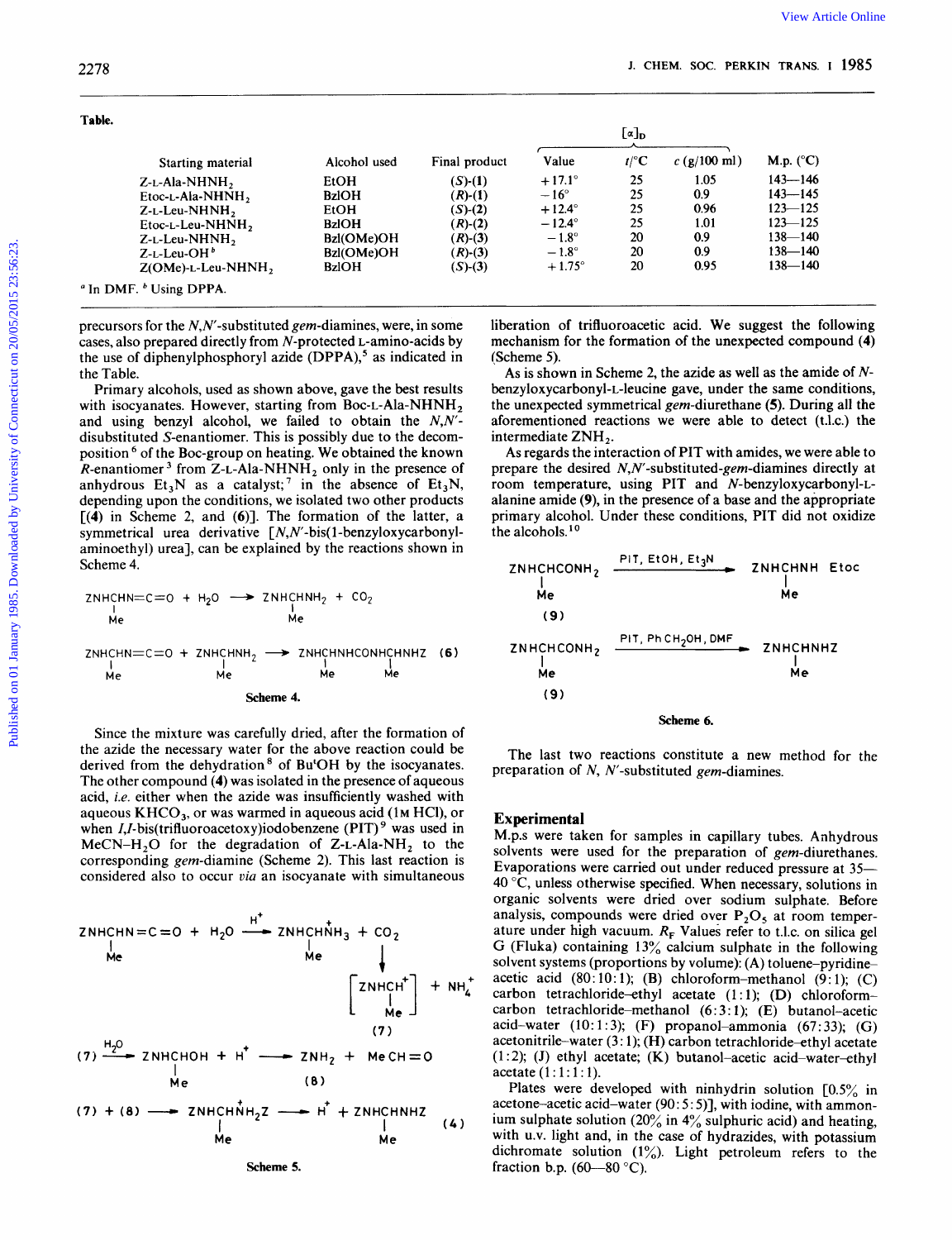N-Ethoxycarbonyl-L-alanine Hydrazide.-- A solution of Lalanine methyl ester hydrochloride<sup>11</sup> (2.8 g, 20 mmol) in chloroform (50 ml) was cooled to  $-5^{\circ}$ C and neutralized by the addition of triethylamine (2.8 ml, 20 mmol). To this mixture, ethoxycarbonyl chloride (1 ml, 10 mmol) followed by triethylamine (1.4 ml) was added twice in succession within 10 min. After being stirred for 1 h at room temperature, the mixture was washed with water, *5%* sulphuric acid solution, water, *5%*  aqueous sodium hydrogen carbonate, and water (to neutral pH), and then dried and evaporated to dryness. The residual oil of **N-ethoxycarbonyl-L-alanine** methyl ester was homogeneous by t.l.c.,  $R_F$  (B) 0.8. It was dissolved in methanol (20 ml), and hydrazine hydrate (3 ml) was added. After being stirred for 2 h at room temperature, the mixture was left overnight at 4 "C. The solvent was evaporated and the excess of hydrazine was removed in the dessicator over sulphuric acid. The product was precipitated by addition of ether. It was recrystallized from methanol-ether (3.4 g, 97%), m.p. 108-110 °C;  $[\alpha]_D^{25} - 30^\circ$ (c 1 in 1M-hydrochloric acid); *RF* (B) 0.6 (Found: C, 41.2; H, 7.5; N, 23.8. C<sub>6</sub>H<sub>13</sub>N<sub>3</sub>O<sub>3</sub> requires C, 41.1; H, 7.5; N, 24.0%). Published on  $\sim$  Published on 2018<br>
N. Education (3) and the statistical connecticut of Connecticut on 2018) in dimension (3) and the statistical connecticut of Connecticut on 2018) and the statistical connecticut of Con

*N-Ethoxycarbonyl-L-leucine Hydrazide.*-This compound was prepared from **N-ethoxycarbonyl-L-leucine** methyl ester **as** described for **N-ethoxycarbonyl-L-alanine** hydrazide. The hydrazide, precipitated by addition of light petroleum, was recrystallized from ether-light petroleum (yield **90%),** m.p. 56- 59 °C;  $[\alpha]_D^{23}$  – 23.1° (c 1.9 in 1M-hydrochloric acid);  $R_F$  (B) 0.5 (Found: C, 49.7; H, 8.8; N, 19.1. **C,H,,N,O,** requiries C, 49.75; H, 8.8; N, 19.3%).

*N-p-Methoxybenzyloxycarbonyl-L-leucine* Hydrazide.-A suspension of **N-p-methoxybenzyloxycarbonyl-L-leucine** dicyclohexylammonium salt<sup>12</sup> (23.8 g, 50 mmol) in ether was shaken in a separatory funnel with 0.1M-sulphuric acid until it dissolved. The organic layer was washed with water  $(x, 3)$ , dried, and evaporated. To the oily residue, dissolved in ether (1 **50** ml), a cooled  $(0 °C)$  solution of diazomethane<sup>13</sup> in ether was added until no more bubbles were formed. Some drops of glacial acetic acid were added (to destroy any excess of diazomethane) and the ether solution was washed with water, *5%* aqueous potassium hydrogen carbonate, and water (to neutral pH), then dried andevaporated. The residual oil of N-p-methoxybenzyloxycarbonyl-L-leucine methyl ester was homogeneous by t.l.c.,  $R_F$ (B) 0.8.

To a solution of the above oily residue in methanol (100 ml) hydrazine hydrate (10 ml) was added. After being stirred for 3 h at room temperature, the mixture was set aside overnight at 4°C. Upon addition of cold water, the hydrazide was precipitated and this was filtered off and recrystallized from ethanol (13.9 g, 90%), m.p. 122-123 °C;  $[\alpha]_D^{20}$  -28.3° (c 1 in chloroform);  $R_F$  (B) 0.5,  $R_F$  (K) 0.6 (Found: C, 58.2; H, 7.5; N, 13.6. **C15H23N304** requires C, 58.2; H, 7.5; N, 13.6%).

Preparation *of* the R and S Enantiomers *of* N,N-Disubstituted gem-Diamines: General Procedure.--A suspension of the pertinent hydrazide (10 mmol) in tetrahydrofuran *(5* ml) was cooled to  $-15$  °C using acetone-solid CO<sub>2</sub>. Hydrogen chloride in ether (6.8 M; 3.7 ml) was added, followed by t-butyl nitrite (1.4 ml, 11 mmol). The mixture was stirred for about 30 min at  $-15$  °C until a clear solution was obtained. After evaporation of the solvent, the residue was extracted with ether precooled to -1O"C, then washed with cold water, *5%* aqueous sodium hydrogen carbonate, cold water, then dried. Into the dried ethereal solution of the azide. the appropriate alcohol (25 mmol) was added and the solvent was evaporated at 5-10 °C. The residual mixture of the azide and the alcohol was then dissolved in benzene (15 ml) and refluxed for 2-4 h. If ethanol was used, it replaced benzene.

N-Benzyloxycarbonyl-N'- ethoxycarbonylethane-1,1-

diamine  $(1)$ .-S-Enantiomer.  $(a)$  N-Benzyloxycarbonyl-Lalanine hydrazide<sup>14</sup> (2.4 g, 10 mmol) was converted into the corresponding azide as described in the general procedure. The mixture was refluxed for 2 h in ethanol after which it was evaporated to dryness. The oily residue was dissolved in ethyl acetate *(5* ml) and light petroleum (50 ml) was added to slight turbidity; the mixture was then left for 24 h at  $4^{\circ}$ C, whereupon the diamine crystallized out. Pure material was obtained by column chromatography on silica gel using carbon tetrachloride-ethyl acetate  $(1:1, v/v)$  as eluant, combining fractions containing the pure material (t.l.c.), and evaporating them to dryness. Pure S-enantiomer (0.4 g) was obtained by dissolving the residue in ethyl acetate and adding light petroleum; it had m.p. 143-146 °C;  $[\alpha]_D^2$ <sup>5</sup> + 17.1° (c 1.05 in dimethylformamide);  $C_{13}H_{18}N_2O_4$  requires C, 58.6; H, 6.8; N, 10.5%). *RF* (A) 0.5, *RF* (B) 0.8, *RF* **(C)** 0.7 (Found: C, 58.4; H, 6.7; N, 10.5.

(b) **N-Benzyloxycarbonyl-L-alanine** amide (1.1 g, 5 mmol) was dissolved in ethanol (30 ml) and PIT (2.15 g, *5* mmol) was added. After 5 min, triethylamine (1.5 ml) was added dropwise with stirring into the mixture. After each drop, the solution turned yellow owing to formation of an unstable base-isocyanate complex. The colour persisted for a short time and then disappeared. After the addition of all the base, the mixture was warmed to 30 °C for 3 h. The solvent was evaporated off and the residue, dissolved in ethyl acetate, was washed with water, *5%*  aqueous potassium hydrogen carbonate, 5% aqueous sulphuric acid, and water, and it was then dried. The solution was concentrated to a small volume, light petroleum was added, and the crystalline S-enantiomer (0.2 g) separated out, m.p. 143- 146 °C;  $\left[\alpha\right]_D^2$ <sup>5</sup> + 17.05° (c 1 in dimethylformamide).

R-Enantiomer. **N-Ethoxycarbonyl-L-alanine** hydrazide (1.75 g, 10 mmol) was converted into the corresponding azide as described above in the general procedure. To the benzene solution of the azide, benzyl alcohol (1.1 ml) was added and the mixture was refluxed for 2 h. After the evaporation of the solvent, the residue was crystallized by addition of ethyl acetate (5 ml) and light petroleum (50 ml) with cooling. Purification was achieved as described for the S-enantiomer; yield 300 mg, m.p. achieved as described for the S-enantiomer; yield 300 mg, m.p.<br>143—145 °C;  $[\alpha]_D^2$ <sup>5</sup> - 16° (c 0.9 in dimethylformamide);  $R_F(A)$ 0.5, *RF* (B) 0.8, *R,* (C) **0.7.** 

#### N- *Benzyloxycarbonyl-N'-ethoxycarbonyl-3-methyfbutane-*

1,1-diamine (2).-S-Enantiomer. N-Benzyloxycarbonyl-Lleucine hydrazide **l5** (5.6 g, 20 mmol) was converted into the corresponding azide; it was dissolved in ethanol and refluxed for 3 h. After the evaporation of the solvent, the residue was crystallized by addition of ethyl acetate, *(5* ml) and light petroleum (70 ml) with cooling. The compound was purified by column chromatography over silica gel using carbon tetrachloride-ethyl acetate  $(1:1, v/v)$  as eluant. The fractions containing pure material (t.1.c.) were combined and concentrated to dryness. By dissolving the residue in ethyl acetate, and adding light petroleum, the pure product was obtained (2 g), m.p. 123- $125^\circ \text{C};$   $\left[\alpha\right]_D^{25} + 12.4^\circ$  (c 1 in dimethylformamide);  $R_F$  (B) 0.8, *RF* (A) 0.5, *RF* **(C) 0.7.** 

R-Enantiomer. **N-Ethoxycarbonyl-L-leucine** hydrazide (4.35 g, 20 mmol) was converted into the corresponding azide. It was dissolved in benzene, benzyl alcohol (2.2 ml) was added, and the mixture was refluxed for 3 h. The title compound was isolated and purified as described for the S-enantiomer; yield 1.3 g, m.p. 123-125 °C;  $[\alpha]_D^{25} - 12.4$ ° (c 1 in dimethylformamide);  $R_F(A)$  $C_{16}H_{24}N_2O_4$  requires C, 62.3; H, 7.8; N, 9.1%). 0.5, *RF* (B) 0.8, *RF* (C) 0.7 (Found: C, 62.3; H, 7.8; N, 9.2.

*N-Benzyfoxycarbonyf-N'-p-methoxybenzyfoxycarbonyf-3*  methylbutane- $1,1$ -diamine (3).—R-Enantiomer. (a) N-Benzyloxycarbonyl-L-leucine hydrazide (2.8 g, 10 mmol) was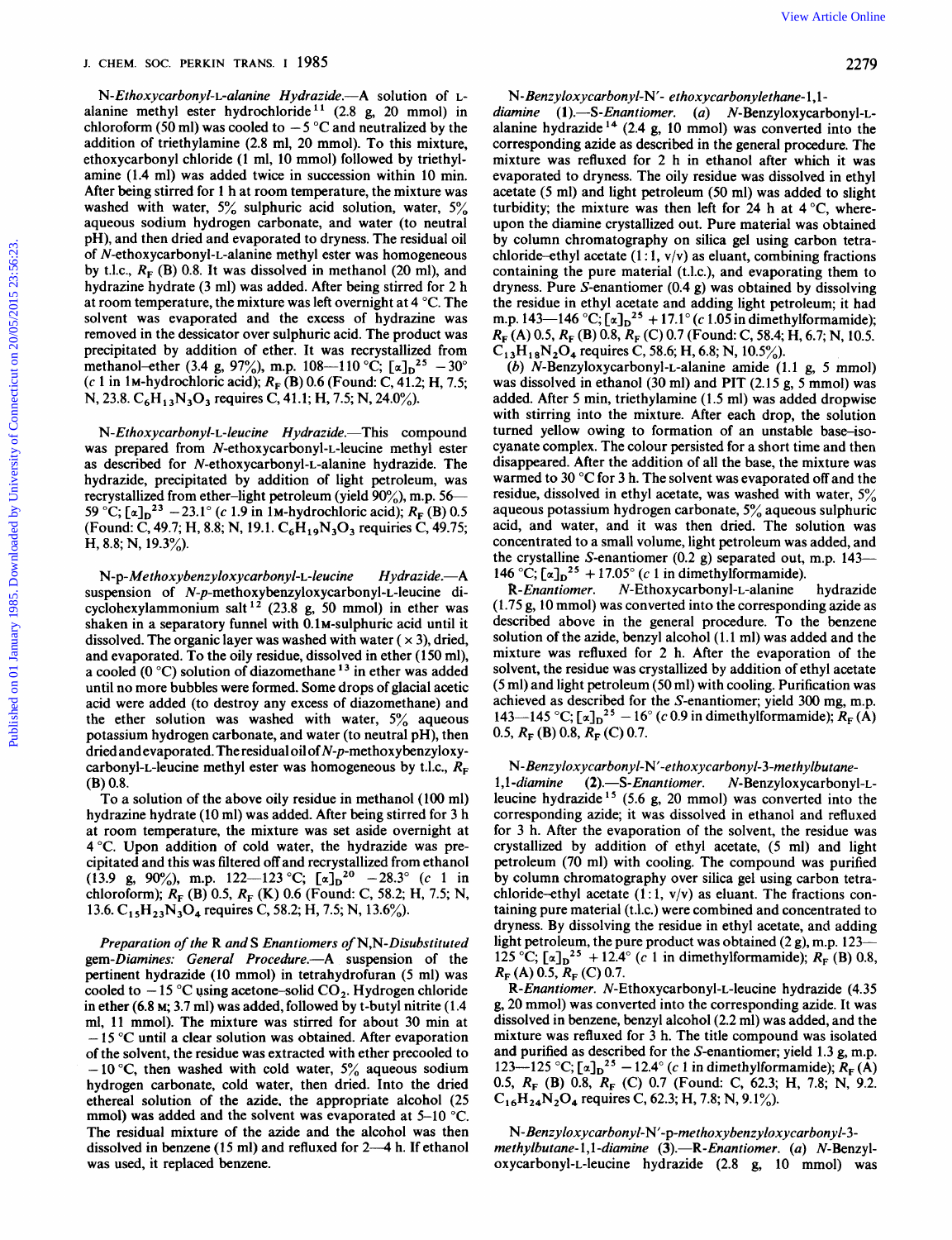converted into the corresponding azide by the general procedure. From a benzene solution of the azide, the expected 1,1-diurethane was prepared after adding  $p$ -methoxybenzyl alcohol and refluxing for 3 h. Evaporation of the solvent, crystallization of the oily residue from ether, and recrystallization from ethanol yielded pure product (1.5 g), m.p. 138— 140 °C;  $[\alpha]_D^{20} - 1.8$ ° (c 0.9 in dimethylformamide);  $R_F(A)$  0.6,  $C_{22}H_{28}N_2O_5$  requires C, 66.0; H, 7.05; N, 7.0%). *RF* (B) 0.9, *R,* (C) 0.7 (Found: C, 65.8; H, 7.0; N, 7.0.

*(b)* **N-Benzyloxycarbonyl-L-leucine** l6 (1.3 g, 5 mmol) was dissolved in dioxane (20 ml) and neutralized with triethylamine (0.7 ml). After the addition of diphenylphosphoryl azide (1.4 g, 5.2 mmol) and p-methoxybenzyl alcohol (1.4 g, ca. 10 mmol), the mixture was refluxed for 3 h. The solvent was evaporated off and the residue was dissolved in ethyl acetate and the organic layer washed successively with 0.33M-citric acid, water, 5% aqueous potassium hydrogen carbonate, and water; it was then dried and evaporated to dryness. The product was precipitated by adding light petroleum and was purified after three recrystallizations from ethanol, yield 0.5 g, m.p. 138-140 °C;  $\begin{bmatrix} \alpha \end{bmatrix}_{D}^{20}$  - 1.8° (c 0.9 in dimethylformamide).<br>S-*Enantiomer.* N-p-Methoxybenzyloxy 2280<br>
2280<br>
converted into the corresponding azide by the guaral<br>
procedure From a bottom controller and the radio, the expected accounting teater (1,1, view Article Distribution of the radio teater (1, view Article Onlin

 $N-p$ -Methoxybenzyloxycarbonyl-L-leucine hydrazide (6.2 g, 20 mmol) was converted into the corresponding azide as described in the general procedure. To the benzene solution of the azide, benzyl alcohol (2.2 ml) was added and the mixture was refluxed for 3 h. Isolation and purification was achieved as described for the R-enantiomer; yield 4 g, m.p. 138—140 °C;  $[\alpha]_D^2$ <sup>0</sup> + 1.75° (c 0.95 in dimethylformamide);  $\hat{R}_F$  $(A)$  0.6,  $R_F$  (B) 0.9,  $R_F$  (C) 0.7.

N,N'-Bis(benzyloxycarbonyl)ethane-1,1-diamine (4).—(a) N-**Benzyloxycarbonyl-L-alanine** hydrazide (2.4 g, 10 mmol) was converted into the azide. It was dissolved in benzene, benzyl alcohol (1.1 ml) was added and the mixture was refluxed for 3 h. The solvent was evaporated and the product was precipitated by the addition of ether; it was recrystallized from acetonitrile, (Found: C, 65.7; H, 6.1; N, 8.7.  $C_{18}H_{20}N_2O_4$  requires C, 65.8; H,  $6.1$ ; N,  $8.5\%$ ). yield 1.2 g, m.p. 196-198 °C;  $R_F(A)$  0.5,  $R_F(B)$  0.8,  $R_F(C)$  0.7

(b) **N-Benzyloxycarbonyl-L-alanine** azide obtained from the corresponding hydrazide, according to the general procedure, was refluxed with 2M-hydrochloric acid. After 15 min, the symmetrical gem-diurethane separated out and was filtered off, triturated with ether, and recrystallized from acetonitrile; yield 48%, m.p. 196-198 °C.

*(c)* **N-Benzyloxycarbonyl-L-alanine** amide (1.1 g, 5 mmol) was dissolved in a solution of PIT (2.15 g, 5 mmol) in acetonitrile-water  $(1:1, v/v)$  and stirred at room temperature. Bubbles of carbon dioxide appeared almost immediately and after 10 min the symmetrical diurethane precipitated. It was filtered off, triturated with ether, and recrystallized from acetonitrile; yield 0.5 g, m.p.  $196-198$  °C.

(d) **N-Benzyloxycarbonyl-L-alanine** amide (1.1 g, 5 mmol) was dissolved in dimethylformamide  $(15 \text{ ml})$  and PIT  $(2.15 \text{ g}, 5)$ mmol) was added. After 5 min, benzyl alcohol (1 ml) was also added and the mixture was heated at 40 "C for 3 h. The solvent was evaporated off and the residue, dissolved in ethyl acetate, was washed successively with *5%* aqueous sulphuric acid, water, *5%* aqueous potassium hydrogen carbonate, and water; the organic layer was then dried and evaporated. Precipitation from ether and recrystallization from acetonitrile afforded pure compound (150 mg), m.p.  $196 - 198$  °C.

The compounds prepared via all the above precedures were identical by melting point, mixed melting point, and i.r. spectra. mmol) was dissolved in a solution of PIT (4.3 g, 10 mmol) in acetonitrile-water (1:1,  $v/v$ ). After 3 min, the formation of carbamic acid benzyl ester  $[R_F(B) 0.6]$  (8) was detected by t.l.c.; the product had  $R_F$  (B) 0.8. The mixture was stirred for 4 h at room temperature, and was then extracted with ethyl acetate. The organic phase was washed with *5%* aqueous sulphuric acid, *5%* aqueous potassium hydrogen carbonate, and water, and then dried and evaporated. Precipitation from ether-light petroleum, followed by recrystallization from methanol, gave pure product; yield 0.4 g, m.p. 105—109 °C;  $R_F(A)$  0.5,  $R_F(B)$ 0.8 (Found: C, 68.0; H, 7.1; N, 7.6. C<sub>21</sub>H<sub>26</sub>N<sub>2</sub>O<sub>4</sub> requires C, 68.1; H, 7.1; N, 7.6%).

N,N'-Bis( 1 *-benzyloxycarbonylarninoethyl)urea (6).-N-***Benzyloxycarbonyl-L-alanine** hydrazide (2.4 g, 10 mmol) was converted into the corresponding azide, dissolved in benzene (or toluene), and heated for 60 min at  $70-80$  °C. t-Butyl alcohol was then added, whereupon a white precipitate was formed. After 2 h, the solvent was evaporated **off** and the product was crystallized from ether and recrystallized from dimethylformamide-ether; yield 1.2 g, m.p.  $225-228$  °C (Found: C, 60.8; H, 6.3; N, 13.5.  $C_{21}H_{26}N_4O_5$  requires C, 60.85; H, 6.3; N, 13.5%). By dissolving the azide in t-butyl alcohol (instead of using benzene or toluene as solvent), the same compound was isolated.

N-Benzyloxycarbonyl-N'-t-butyloxycarbonylethane-1,1 $diamine$ . The azide, prepared from N-benzyloxycarbonyl-Lalanine hydrazide (2.4 g, 10 mmol), was dissolved in benzene (50 ml) and the solution was heated at 50 "C. After 10 min, t-butyl alcohol (20 ml) and triethylamine (2 ml) were added, and the mixture was refluxed for 2 h. The solvent was then evaporated off and the residue precipitated from light petroleum. The crude product was purified by column chromatography over silica gel using carbon tetrachloride-ethyl acetate  $(1:1, v/v)$  as eluant; yield 1 g, m.p. 148-150 °C (lit.,<sup>3</sup> m.p. 149--150 °C);  $[\alpha]_D^2$ <sup>22</sup>  $-12.7$  (c 1 in chloroform);  $R_F$  (A) 0.6,  $R_F$  (B) 0.7.

## **Acknowledgements**

Many thanks are expressed to the Analytical Laboratory, F. Hoffmann-La Roche Co., Basle, Switzerland, for the elemental analyses, carried out under the direction of Dr. A. Dirschel and Dr. D. Gillessen. Stimulating discussions with Dr. G. C. Stelakatos are gratefully acknowledged.

### **References**

- **<sup>1</sup>Presented in part at the 17th European Peptide Symposium: P. Moutevelis-Minakakis and I. Photaki, 'Peptides: Proceedings of the 17th European Symposium,' ed. K. Blaha and P. Malon, Walter de Gruyter, Berlin, 1983, p. 179.**
- **2 M. Bergmann and L. Zervas,** *J. Biol. Chem.,* **1936, 113, 341.**
- **3 (a) M. Chorev, C. G. Willson, and M. Goodman,** *J. Am. Chem. SOC.,*
- **1977, 99, 8075;** *(b)* **E. Fischer and F. Brauns,** *Eer.,* **1914, 47, 3181. 4 J. Honzl and J. Rudinger,** *Collect. Czech. Chem. Commun.,* **1961,26,**
- **2333. 5 T. Shioiri, K. Ninomiya, and S. Yamada,** *J. Am. Chem.* **SOC., 1972,94,**
- **6203. 6 A. M. Felix, E. P. Heimer, T. L. Lambros, C. Tzougraki, and J.**
- **Meienhofer,** *J. Org. Chem.,* **1978, 43, 4194.**
- **7 J. W. Baker and J. b. Holdsworth,** *J. Chem. SOC.,* **1947, 713.**
- **8 H. E. Baumgarten, H. L. Smith, and A. Staklis,** *J. Org. Chem.,* **1975, 40, 3554.**
- **9 A. S. Radkakrishna, M. E. Parham, R. M. Riggs, and G. M. Loudon,**  *J. Org. Chem.,* **1979, 44, 1476.**